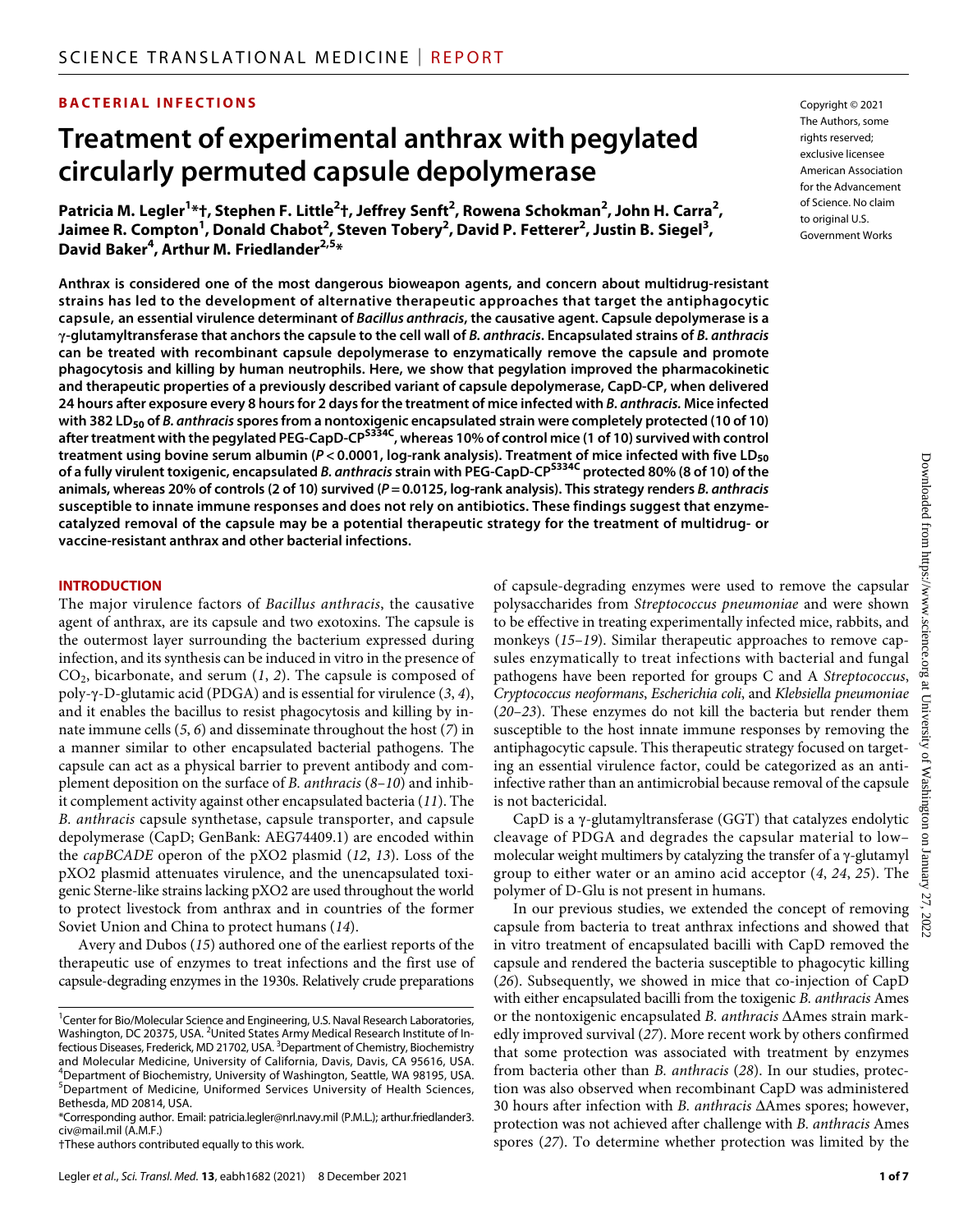stability and pharmacokinetic properties of the recombinant CapD, we developed a circularly permuted (CP) protein designed variant with greater stability (*29*).

GGT enzymes are N-terminal nucleophile hydrolases (Ntnhydrolases). CapD must autocatalytically cleave itself internally to produce a free N-terminal  $\text{Thr}^{352}$ . Thr<sup>352</sup> acts as the general acid, general base, and nucleophile in the reaction (*24*, *25*). The internal cleavage produces two fragments (residues 1 to 351 and 352 to 528), and the activity of GGT enzymes is limited by the efficiency of autoproteolysis. The circularly permuted construct (CapD-CP) shifts the nucleophilic  $\text{Thr}^{352}$  residue to the N terminus and removes the requirement of internal autoproteolysis, which improves the production of homogeneous protein. In addition, the CapD-CP has greater thermostability than native CapD (CapD-N) (*29*). In this study, we modified CapD-CP by introducing a cysteine (S334C) for pegylation, and we demonstrated that pegylated CapD-CP (PEG- $CapD-CP^{S334C}$  can protect mice against a lethal challenge with the fully virulent *B. anthracis* Ames strain.

#### **RESULTS**

# **Preparation and characterization of pegylated CapD-CPS334C**

In our previous work (*24*), we expressed the CapD-N sequence fused to maltose-binding protein (MBP-CapD-N) to enhance production of the soluble enzyme. MBP-CapD-N was obtained with high yields (~39 mg of the MBP fusion protein per liter of media); however, the activity of the enzyme was dependent on the degree of internal autocatalytic cleavage as the amino group of Thr<sup>352</sup> has a proposed role in catalysis (*24*, *25*). Visual inspection of SDS– polyacrylamide gel electrophoresis (PAGE) gels revealed that ~60 to 70% of the purified MBP-CapD-N enzyme was autocatalytically cleaved by the end of purification. This observation suggested that the purified MBP fusion protein was a mixture of uncut and cut protein. Circular permutation of the N- and C-terminal domains and removal of the predicted signal peptide and other N-terminal residues (Fig. 1) resulted in expression of a soluble His-tagged protein with no additional fusion protein, referred to as CapD-CP. Cys residues are absent in MBP-CapD-N and CapD-CP; thus, Cys residues were introduced by site-directed mutagenesis to incorporate a pegylation site. Four pegylation sites on the surface of the enzyme were selected using the crystal structure (*30*) and tested in the MBP-CapD-N construct: S42C, S182C, S334C, and S475C (Fig. 1). Ser<sup>42</sup> was only present in the full-length construct but not in the CP construct. The S334C variant had  $k_{\text{cat}}$  and  $K_{\text{m}}$  values most like the original construct, and minor reductions  $(<$ 4-fold) in  $k_{cat}$  were observed for the other variants (table S1). Therefore, we introduced a cysteine at Ser<sup>334</sup> for pegylation to the engineered CapD-CP designed by Wu *et al.* (*29*). Using the purification protocol described herein, we obtained 9.7 mg of purified C-terminally His-tagged CapD-CP<sup>S334C</sup> per liter of media.

The S334C variant, CapD-CP<sup>S334C</sup>, had a  $k_{cat}$  of 2.0 ± 0.2 min<sup>-1</sup> which was similar to MBP-CapD-N with a  $k_{\text{cat}} = 1.21 \pm 0.05 \text{ min}^{-1}$ (Table 1). The  $K_m$  of the CapD-CP<sup>S334C</sup> variant was  $3.1 \pm 0.5 \mu M$ , which was also similar to the  $K_m$  of CapD-N ( $K_m = 3.3 \pm 0.3$ ). The specific activity (U/mg) was 1.6-fold higher for the CapD-CP<sup>S334C</sup> variant (0.036  $\pm$  0.003 U/mg) when compared with the CapD-N  $(0.022 \pm 0.001 \text{ U/mg})$  variant that required autocatalytic internal cleavage. The higher activity indicates successful processing of the *f*-Met from the new N terminus, and production of active enzyme during cytoplasmic expression in *E. coli.*

To reduce immune clearance, denaturation, and proteolysis of the enzyme in vivo, a three-pronged (methyl- $\text{PEG}_{12}$ )<sub>3</sub>- $\text{PEG}_{4}$ maleimide (molecular weight  $= 2361$  g/mol) was covalently linked to Cys<sup>334</sup>. The substrate-binding site of CapD was previously identified through modeling and site-directed mutagenesis (*24*, *25*). Kinetic parameters of the pegylated enzyme were less than threefold different from those of the nonpegylated enzyme, and no substantial reductions in activity or changes in the  $K<sub>m</sub>$  were observed after pegylation (Table 1).

#### **Effect of pegylation at S334C on melting temperature**

For in vivo use, the enzyme must be stable for prolonged periods at body temperature (37°C) or slightly above (fever). Mutations that destabilize the enzyme by the removal of hydrogen bonds or interfere with correct protein folding can be detected by the measurement of the melting temperature  $(T<sub>m</sub>)$  of the protein. We measured the *T*m of CapD-N and its variants to find the least destabilizing mutation for pegylation (table S1). Thermal denaturation of the pegylated and nonpegylated enzymes was monitored by circular dichroism (CD) spectroscopy (Table 2). The crystal structure of CapD-N [Protein Data Bank (PDB) 3G9K] shows a large amount of -helical content (*30*), so denaturation was monitored at 222 nm, and the  $T<sub>m</sub>$  corresponds to the midpoint of the thermal denaturation curve and was measured for each protein in phosphate-buffered saline (PBS) (pH 7.4). Thermal denaturation of CapD-N without the MBP fusion protein produced a monophasic curve with a sharp transition and a  $T_m$  of 45.8°  $\pm$  0.1°C. The circularly permuted CapD-CP had a  $T_m$  of 50.6°  $\pm$  0.3°C, which was 4.8°C higher than CapD-N (Table 2). The S334C variant of CapD-CP had a  $T<sub>m</sub>$  of 48.9°  $\pm$  0.5°C, which was 3.1°C higher than CapD-N (Table 2), and the curve was also monophasic (fig. S1). Thermal denaturation of PEG-CapD-CP<sup>S334C</sup> produced a biphasic curve with a midpoint of  $56.2^{\circ} \pm 0.1^{\circ}$ C. In all cases, the denaturation of the protein was irreversible. The increase in  $T<sub>m</sub>$  is consistent with stabilization of the

**Table 1. Steady-state kinetic parameters for the CapD-N, circularly permuted CapD-CPS334C, and pegylated CapD-CPS334C using l-serine as an acceptor substrate in 25 mM Hepes (pH 7.4) and 0.1% Tween 20 at room temperature (22° ± 3°C).**

| rmc                          | $V_{\text{max}}$ (U/mg) | (1/min)         | $K_m$ (µM). | $K_{\text{cat}}/K_{\text{m}}$ (1/min <sup>*</sup> µM) |
|------------------------------|-------------------------|-----------------|-------------|-------------------------------------------------------|
| D-N (without MBP)            | 0.022 + 0.001           | $.21 + 0.05$    | $3.3 + 0.3$ | $0.37 + 0.04$                                         |
|                              | <u> 2.036 + 0.003</u>   | $2.00 \pm 0.20$ | $3.1 + 0.5$ |                                                       |
| PEG-CapD-CP <sup>S334C</sup> | 0.041 + 0.002           | $2.30 + 0.10$   | $8.0 + 1.0$ | $.29 + 0.04$                                          |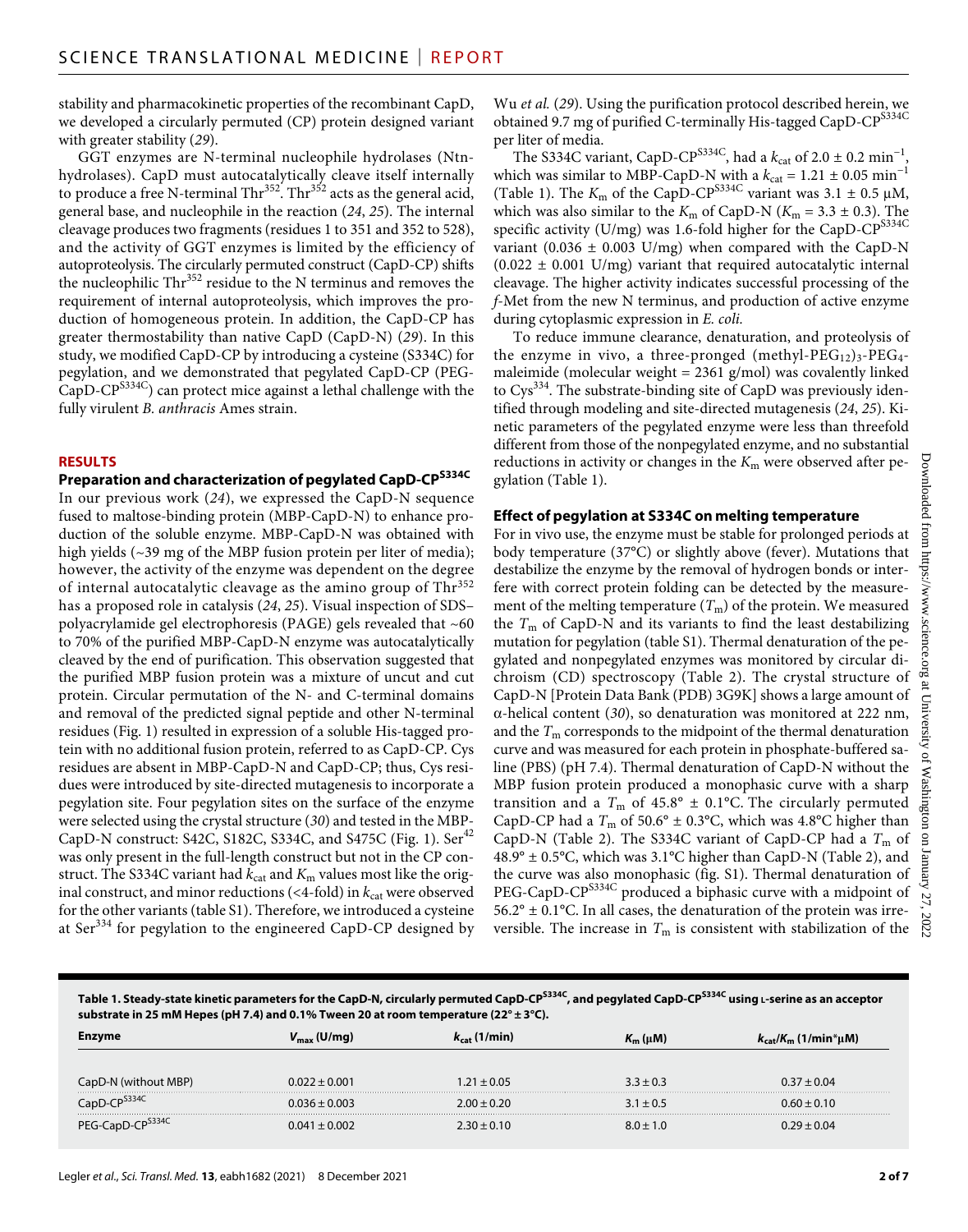

#### C CapD-N

MNSFKWGKKIILFCLIVSLMGGIGVSCSFNKIKDSVKQKIDSMGDKGTYGVSASHPLAVEEGMKVLKNGG SAVDAAIVVSYVLGVVELHASGIGGGGGMLIISKDKETFIDYRETTPYFTGNOKPHIGVPGFVAGMEYIH DNYGSLPMGELLOPAINYAEKGFKVDDSLTMRLDLAKPRIYSDKLSIFYPNGEPIETGETLIOTDLARTL KKIQKEGAKGFYEGGVARAISKTAKISLEDIKGYKVEVRKFVKGNYMGYDVYTAPPPFSGVTLLQMLKLA EKKEVYKDVDHTATYMSKMEETSRIAYODRKKNI.GDPNYVNMDPNKMVSDKYISTMKNENGDALSEAEHE STTHFVIIDRDGTVVSSTNTLSNFFGTGKYTAGFFLNNQLQNFGSEGFNSYEPGKRSRTFMAPTVLKKDG ETIGIGSPGGNRIPQILTPILDKYTHGKGSLQDIINEYRFTFEKNTAYTEIQLSSEVKNELSRKGLNVKK KVSPAFFGGVQALIKDERDNVITGAGDGRRNGTWKSNK-

#### CapD-CPS334c

MTTHFVIIDRDGTVVSSTNTLSNFFGTGKYTAGFFLNNQLQNFGSEGFNSYEPGKRSRTFMAPTVLKKDG ETIGIGSPGGNRIPQILTPILDKYTHGKGSLQDIINEYRFTFEKNTAYTEIQLSSEVKNELSRKGLNVKK KVSPAFFGGVQALIKDERDNVITGAGDGRRNGTWKSGGSGTYGVSASHPLAVEEGMKVLKNGGSAVDAAI VVSYVLGVVELHASGIGGGGGMLIISKDKETFIDYRETTPYFTGNQKPHIGVPGFVAGMEYIHDNYGSLP MGELLOPAINYAEKGFKVDDSLTMRLDLAKPRIYSDKLSIFYPNGEPIETGETLIOTDLARTLKKIOKEG AKGFYEGGVARAISKTAKISLEDIKGYKVEVRKPVKGNYMGYDVYTAPPPFSGVTLLQMLKLAEKKEVYK DVDHTATYMSKMEEISRIAYQDRKKNLGDPNYVNMDPNKMVSDKYI<mark>C</mark>TMKNENGDALSEAEHES**GSTENL** YFOSGALEHHHHHH-

**Fig. 1. Structure and organization of CapD-N and CapD-CPS334C.** (**A**) Structure of CapD-N (PDB 3G9K) (*30*). A docked Cys-Glu substrate is shown in the active site in ball and stick (green). The nucleophilic Thr<sup>352</sup> is located behind the substrate (lime green). Four variants of MBP-CapD-N (S42C, S182C, S334C, and S475C) were tested for pegylation and are shown in yellow; Ser<sup>42</sup> is in an unstructured region. After internal cleavage, CapD-N consists of two polypeptide chains (gray and blue). (**B**) Organization of CapD-N and the circularly permuted CapD-CP. The C-terminal portion of the polypeptide was moved to the N terminus and reconnected to the N-terminal portion of the enzyme with a short linker. (**C**) Protein sequences of CapD-N and CapD-CP<sup>S334C</sup>. The serine shown in yellow corresponds to S334. The N-terminal sequence highlighted in gray in CapD-N is a predicted signal peptide sequence; this portion of the protein was omitted in the MBP-CapD-N construct. Residues shown in light gray and blue correspond to structured regions of the protein in PDB 3G9K. Residues in black are unstructured in PDB 3G9K (no observed density).

| Table 2. Melting temperatures measured for CapD                 |
|-----------------------------------------------------------------|
| <b>variants.</b> Denaturation was monitored by CD spectroscopy. |

| <b>Enzyme</b>                | $T_m$ (°C)     | <b>Curve type</b>  |
|------------------------------|----------------|--------------------|
| CapD-N                       | $45.8 \pm 0.1$ | Monophasic         |
| MBP-CapD-N                   | $56.4 \pm 0.1$ | Broad and biphasic |
| CapD-CP                      | $50.6 \pm 0.3$ | Monophasic         |
| CapD-CP <sup>S334C</sup>     | $48.9 + 0.5$   | Monophasic         |
| PEG-CapD-CP <sup>5334C</sup> | $56.2 + 0.1$   | Broad and biphasic |

unfolded state and a reduction in irreversible processes such as aggregation. For all proteins, the  $T<sub>m</sub>$  values were above body temperature, and no substantial unfolding was observed below 42°C.

#### **Pharmocokinetics of CapD variants**

We carried out an initial comparison between the CapD serum levels of mice injected intraperitoneally with either CapD-N or CapD-CP<sup>S334C</sup> at 40 mg/kg and a second experiment compared CapD-CP<sup>S334C</sup> with PEG-CapD-CP<sup>S334C</sup> at 40 mg/kg. When the data from both experiments were analyzed together (Fig. 2), the geometric mean [geometric standard error (GSE)] of the area under the curve (AUC) of 1.47 (1.66) ( $\mu$ g × hour/ml) in CapD-N animals, versus 5.42 (1.27) in CapD-CP<sup>S334C</sup> animals  $(P = 0.045)$ , or versus 10.79 (1.62) in PEG-CapD-CP<sup>S334C</sup> animals ( $P = 0.018$ ) was statistically significant. These results indicate noticeable variability but suggest that PEG-CapD-CP $^{S334C'}$  persisted in the circulation longer than CapD-N or CapD-C $P^{S334C}$ , although the difference between the nonpegylated and pegylated CapD-CP<sup>S334C</sup> enzymes was not statistically significant  $(P =$ 0.210) (Fig. 2).

#### **Protection afforded by PEG-CapD-CPS334C after challenge with** *B. anthracis*

Mice infected with spores of the encapsulated nontoxigenic *B. anthracis* Ames strain were treated with PEG-CapD- $CP^{S334C}$  or bovine serum albumin (BSA) as a control (each at 40 mg/kg) beginning 24 hours after infection at 8-hour intervals for 2 days. At ~32 hours, three mice from the BSA group had succumbed to the infection. Mice treated with PEG-CapD-CP<sup>S334C</sup> were completely protected, and 100% (10 of 10) survived after 21 days, whereas only 10% of mice (1 of 10) survived after treatment with BSA  $(P < 0.0001, \text{log-}$ rank analysis) (Fig. 3).

In a second experiment, mice infected with spores of the encapsulated toxigenic *B. anthracis* Ames strain were similarly treated beginning 24 hours after infection with either PEG-CapD-CP<sup>S334C</sup> or BSA (each at 40 mg/kg) at 8-hour intervals for 2 days. PEG-CapD-CP<sup>S334C</sup> treatment protected 80% of the animals (8 of 10 survived) after 21 days, whereas only 20% (2 of 10) survived after treatment with BSA  $(P = 0.0125, \log-rank$  analysis) (Fig. 4). This experiment was repeated and again showed significant protection in animals treated with PEG-CapD-CP<sup>S334C</sup> compared to BSA (*P* = 0.0262, log-rank analysis).

#### **DISCUSSION**

The therapeutic use of capsule-degrading enzymes was pioneered by Avery and Dubos (*15*) in the 1930s. After the discovery of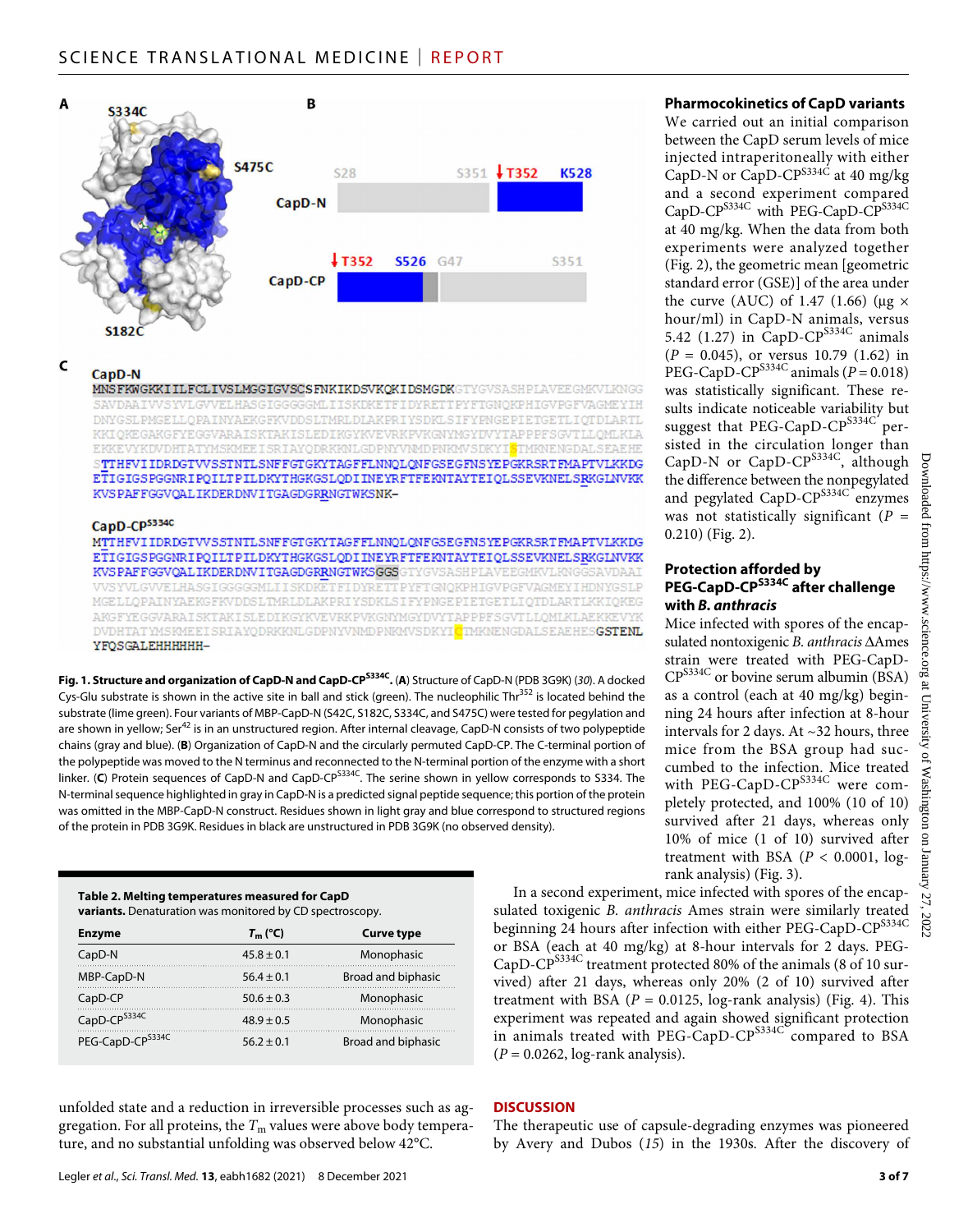

**Fig. 2. Pharmacokinetics of CapD-N, CapD-CPS334C, and PEG-CapD-CPS334C in BALB/c mice.** Time course of CapD serum concentrations (µg/ml) over 360 min after a single intraperitoneal injection. The data are presented as the geometric means (GSE). CapD-N (•; *n* = 9), CapD-CP<sup>S334C</sup> (■; *n* = 14), and PEG-CapD-CP<sup>S334C</sup> (▲; *n* = 5). In the inset are the geometric means (GSE) of the AUC. The geometric means (GSE) of the AUC of 10.79 (1.62) for PEG-CapD-CP<sup>S334C</sup> and 5.42 (1.27) for CapD-CPS334C were significantly greater than that of 1.47 (1.66) for CapD-N; *P* = 0.018 and *P* = 0.045, respectively, by two-way ANOVA). The difference in the AUC between PEG-CapD-CP<sup>S334C</sup> and CapD-CP<sup>S334C</sup> was not significant ( $P = 0.210$ ).

antibiotics in the 1940s, enzyme therapies were largely abandoned. However, the widespread use of antibiotics has led to resistance, and pathogens resistant to more than one broad spectrum antibiotic, so-called "superbugs," have since been isolated. Therapeutic enzymes capable of removing the *B. anthracis* capsule may be useful for treating antibiotic or vaccine-resistant strains that naturally arise or are intentionally developed, particularly multidrug-resistant strains.

The strength of this therapeutic enzyme strategy lies in the enzyme's insensitivity to the many evolved mechanisms of resistance to which small-molecule antimicrobials are ultimately subject (e.g., efflux pumps, mutation of binding sites, antibiotic degrading enzymes) (*31*). A "CapD-resistant" strain would essentially be an unencapsulated strain (like the attenuated Sterne vaccine strain) or a strain that had acquired new enzymes that alter its unusual PDGA capsule to render it uncleavable by CapD. In the former case, resistance to recombinant CapD could arise because of loss or damage of any component of the *capBCADE* biosynthetic operon; however, this would effectively attenuate the bacteria, reverting it to a more susceptible state in vivo. The selective pressure therefore lies in a favorable direction. In the latter case, the acquisition of new functional enzymes would be required, which would be unlikely to occur during a course of treatment.

Protein therapeutics are subject to proteolysis and removal by the immune system if they persist for >5 days. Their degradation and subsequent presentation to and removal by the immune system



**Fig. 3. Survival of BALB/c mice infected with** *B. anthracis* **Ames spores.** Mice (10 per group) were treated with either PEG-CapD-CP<sup>S334C</sup> (▲) or BSA (◆; 40 mg/kg) 24 hours after infection. Survival was significantly better with PEG-CapD-CP $^{5334C}$ treatment (*P* < 0.0001, log-rank analysis).

can be minimized by pegylation, which has been shown to prolong the half-life and reduce proteolysis of biologics in circulation (*32*), and by reducing the treatment period to <5 days. In this study, mice were treated for 2 days starting at 24 hours after infection. Under some conditions, individuals develop non–immunoglobulin E antibodies to enzymes during enzyme replacement therapies, and these antibodies do not necessarily reduce enzyme efficacy. In some cases, increased clearance of therapeutic enzyme can be overcome by increased enzyme dosing (*33*). The development of antibodies to CapD is not necessarily expected to lead to adverse effects, as CapD is a bacterial enzyme that is foreign to the host. It is encoded by the pXO2 plasmid of *B. anthracis*, and the enzyme is thought to be anchored to the membrane (*4*). During infection, the CapD-N enzyme is already present on the pathogen; thus, if antibodies were to arise, they might be expected to bind to a pathogenic bacterial cell surface protein.

Our early studies demonstrated that co-injection of CapD with encapsulated *B. anthracis* Ames in mice could improve survival by promoting phagocytosis (*26*, *27*), and subsequent work by others (*28*) confirmed these findings using a capsule-degrading enzyme called EnvD obtained from non-anthracis bacteria.

In our initial study, treatment with a single dose of  $CapD-N(400 \mu g)$ 30 hours after exposure to *B. anthracis* Ames spores did not lead to protection in mice (*27*). Recombinant CapD-N expressed in *E. coli* was obtained using a self-cleaving (intein) chitin-binding domain fusion, but yields were still relatively poor (*27*). The fusion of MBP to CapD-N led to a marked improvement in the yield of soluble enzyme (39 mg of the MBP fusion protein per liter of media) (*24*); however, the activity of the enzyme depended on the degree of internal autocatalytic cleavage as the amino group of  $\text{Thr}^{352}$  has a proposed role in catalysis (*24*, *25*). From visual inspection of SDS-PAGE gels, ~60 to 70% of the purified enzyme was autocatalytically cleaved by the end of the purification; thus, the purified MBP fusion protein was a mixture of uncut and cut protein (*24*). Circular permutation of the N- and C-terminal domains and removal of the predicted signal peptide and additional N-terminal residues (Fig. 1C) (*29*) led to expression of soluble His-tagged protein with no additional fusion protein. Only removal of the N-terminal *f*-Met residue was required for activity. Here, we obtained 9.7 mg of purified C-terminally Histagged CapD-CP<sup>S334C</sup> per liter of media, and the specific activity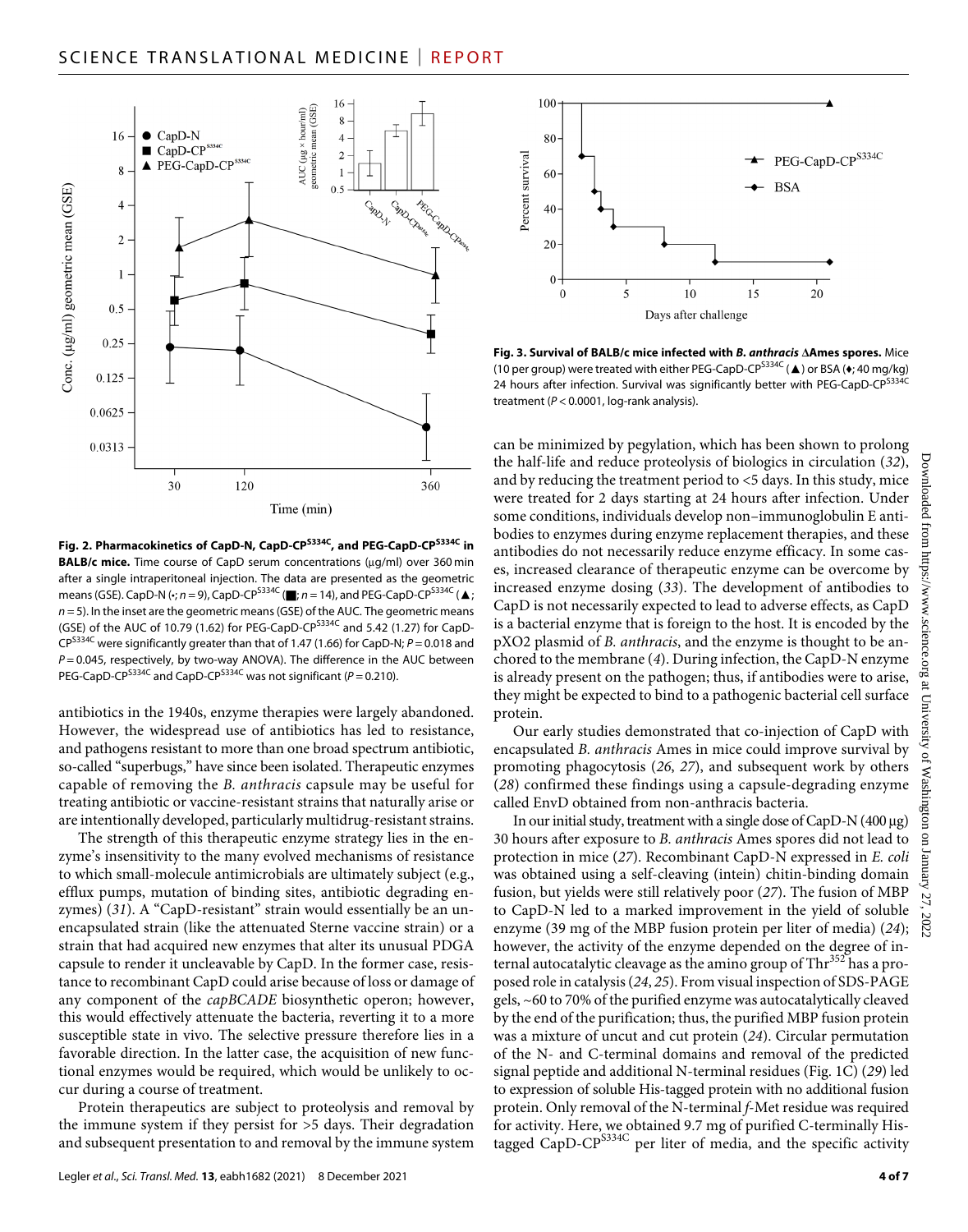

**Fig. 4. Survival of BALB/c mice infected with** *B. anthracis* **Ames spores.** Mice (10 per group) were treated with either PEG-CapD-CP<sup>S334C</sup> ( $\triangle$ ) or BSA ( $\bullet$ ; 40 mg/kg) 24 hours after infection. Survival was significantly better with PEG-CapD-CP $^{5334C}$ treatment  $(P = 0.0125$ , log-rank analysis).

was higher than that of CapD-N (Table 1). The improved yields and homogeneity of the purified enzyme are expected to make manufacturing the enzyme more efficient.

A large thiol-selective three-pronged PEG-maleimide molecule was used for a single site-specific pegylation. Several pegylated proteins have been approved by the U.S. Food and Drug Administration (*32*, *34*), and although pegylation can reduce enzyme activity in some cases, our study has shown that site-specific pegylation had a modest <2-fold effect on activity. Pegylation can also increase the in vivo half-life of a therapeutic enzyme (*32*, *34*). Our studies in mice showed markedly higher levels of CapD-CP<sup>S334C</sup> in the blood compared with CapD-N, and the increased levels of PEG-CapD-CP<sup>S334C</sup> compared to CapD-N was even greater, although the difference between the AUC of PEG-CapD-CP<sup>S334C</sup> and CapD-CP<sup>S334C</sup> did not reach statistical significance (Fig. 2). The dosing regimen of six injections of PEG-CapD-CP<sup>S334C</sup> (40 mg/kg) given 24 hours after exposure every 8 hours for a period of 2 days achieved long-term protection (Figs. 3 and 4). Whereas other CapDs have been tested in vivo, pegylated CapDs have not been tested previously. Here, the enhanced thermostability of the pegylated and circularly permuted enzyme (fig. S1), as well as the dosing regimen, may have contributed to protection. The treatment period was also notably shorter than those used for traditional antibiotic regimens, and no antibiotics were required. Vaccination with licensed human vaccines that elicit antibodies to the protective antigen, to neutralize the lethal toxin and edema toxin, as well as other therapeutics are expected to be compatible with PEG-CapD-CP<sup>S334C</sup> treatment. These may provide added benefit in a postexposure prophylaxis regimen, particularly with multidrug-resistant organisms.

The emergence of resistance against currently approved classes of antibiotics requires new therapeutic interventions. In addition, current therapeutic strategies do not degrade circulating capsule shed from the bacteria that can reach very high levels during anthrax infection and contribute to pathogenicity, as shown by its ability to suppress the innate immune responses and enhance the virulence of *B. anthracis* (*13*, *35*). Thus, the possible enzymatic cleavage of the circulating PDGA by PEG-CapD-CPS334C may also have a favorable effect on survival. Protein therapeutics have limitations, and their use in treating infections such as anthrax would be reserved for multidrug-resistant strains for which there is no treatment. Their large molecular weight compared to antibiotics may reduce delivery to sites of infection, and their immunogenicity may limit their prolonged use.

Enzyme therapies may prove to be beneficial against bacteria that have acquired resistance due to enhanced efflux, increased expression of enzymes that metabolize antibiotics, mutations, or inaccessibility due to established biofilm growth. The results here demonstrate that enzymes can be effectively engineered for treatment of anthrax that may prove valuable against multidrug-resistant *B. anthracis* strains.

### **MATERIALS AND METHODS**

#### **Study design**

The objective of the study was to develop and evaluate an improved CapD enzyme for treatment of experimental anthrax infection. On the basis of the crystal structure, four sites on CapD were selected to introduce a cysteine for pegylation. Thermal denaturation of the pegylated and nonpegylated enzymes was monitored by CD spectroscopy to find the least destabilizing mutation for pegylation, and this mutation, S334C, was introduced into the circularly permuted CapD-CP, which was pegylated and retained enzymatic activity. Pharmacokinetic studies of three CapD variants, CapD-N, CapD-CPS334C, and PEG-CapD-CPS334C, were performed in groups of mice ( $n = 5$  to 14). Efficacy was then tested in experimentally infected mice using 10 animals per group with treatment begun 24 hours after infection. The animal studies were conducted under Institutional Animal Care and Use Committee (IACUC)–approved protocols in compliance with the Animal Welfare Act, Public Health Service (PHS) Policy, and other Federal statutes and regulations relating to animals and experiments involving animals.

### **Expression and purification of MBP-CapD-N**

The MBP-fusion protein was expressed and purified from *E. coli* as previously described (*24*). MBP was removed with Factor Xa.

#### **Expression and purification of circularly permuted**  *B. anthracis* **CapD-CP**

Plasmids expressing MBP-CapD-N (GenBank: AAT28993.2) and CapD-CP (GenBank: JF784156.1) were constructed and purified as previously described (*24*, *29*). The S334C mutation was introduced into CapD-CP using a QuikChange kit (Stratagene Inc., La Jolla, CA). CapD-CPS334C was expressed and purified from *E. coli* BL-21(DE3). Cells (3 liters) were grown to an  $A_{600}$  of 1.0 and induced with 0.3 mM isopropyl-β-D-thiogalactoside (IPTG) overnight at 17°C. Cells were lysed [50 mM tris (pH 7.6), 500 mM NaCl, 30 mg of lysozyme, 25 U deoxyribonuclease, 2 mM  $\beta$ -mercaptoethanol (BME), and 35% BugBuster] and sonicated 10 to 20 times for 15 s. The lysate was clarified by centrifugation (30 min at 20,500*g* and 4°C) and then loaded onto a nickel-charged Chelating Sepharose column (Cytiva Inc., Marlborough, MA) equilibrated with 50 mM tris (pH 7.6), 500 mM NaCl, and 2 mM BME. The column was washed with buffer containing 60 mM imidazole, and the protein was eluted with buffer containing 300 mM imidazole. The protein was dialyzed against  $0.5\times$  PBS (pH 7.4) and 2 mM BME overnight at 4°C. Protein was loaded onto a Q Sepharose column (Cytiva Inc.) equilibrated with 0.5× PBS (pH 7.4) and 2 mM BME and eluted with a gradient (0 to 1 M NaCl). The protein was then dialyzed against 0.5× PBS (pH 7.4) and 2 mM BME overnight at 4°C, loaded onto a SP Sepharose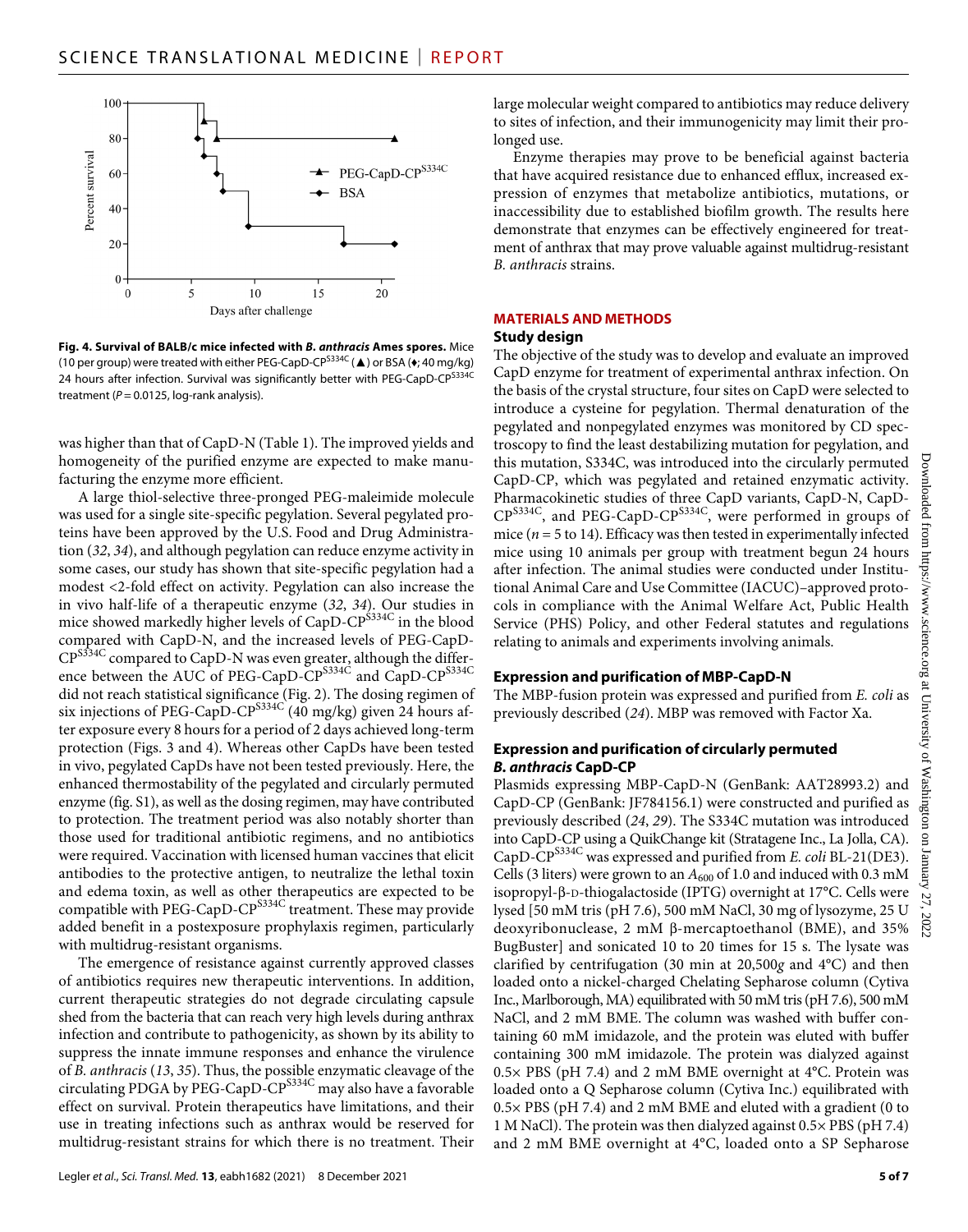(Cytiva Inc.) column equilibrated with 0.5× PBS (pH 7.4) and 2 mM BME, and eluted with a gradient (0 to 1 M NaCl). Protein was concentrated using centrifugal ultrafiltration units, and dithiothreitol (DTT) was added to a final concentration of 25 mM. Before pegylation, the DTT was removed using a PD-10 column equilibrated with  $1\times$ PBS (pH 7.4) and then concentrated to  $\sim$  24 mg/ml.

## **Pegylation**

A 20-fold molar excess of PEG maleimide (#22361 from Thermo Fisher Scientific Inc., Waltham, MA) was added to CapD-CP<sup>S334C</sup> and incubated at room temperature ( $23^{\circ} \pm 3^{\circ}$ C) for 2 hours and then overnight at 4°C. The unreacted PEG maleimide was removed by a PD-10 column equilibrated with 2× PBS (pH 7.4). PEG-CapD-CPS334C was stored in 1× PBS (pH 7.4) and 50% glycerol at −20°C. Protein was ≥95% pegylated after the incubation period.

### **Thiol titrations**

To verify pegylation, the pegylated and nonpegylated proteins were incubated with 5,5-dithio-bis-(2-nitrobenzoic acid) (0.5 mM final concentration). The absorbance at 412 nm was read. Reduced glutathione was used to prepare a standard curve. The moles of SH versus moles of protein were plotted, and the number of free thiols was determined from the slope of the line.

#### **Enzyme assays**

CapD was assayed using a 5-mer poly-D-glutamate fluorescence resonance energy transfer (FRET) substrate containing EDANS and DABCYL (Biopeptide Co. Inc., San Diego, CA) (*4*, *24*). Cleavage was detected using an excitation wavelength of 340 nm and emission wavelength of 490 nm. An unquenched control peptide was used to make a standard curve. Inner filter effect corrections were applied to all data (*36*). Enzyme was assayed in 25 mM Hepes (pH 7.4), 0.1% Tween 20, and l-serine (0.5 mg/ml) at room temperature.

#### **Sterilization ofrecombinant PEG-CapD-CPS334C forin vivo use**

Endotoxin levels were evaluated by using limulus amebocyte lysate (LAL) kit (Lonza Inc., Walkersville, MD) as directed. Endotoxin was removed by either treatment with Triton X-114 (*37*) followed by Pierce detergent removal resin (Thermo Fisher Scientific Inc.) or using Mustang E filters (Pall Life Sciences, Port Washington, NY) following the manufacturer's directions. Each disk was flushed with 1 ml of LAL water followed by 1 ml of CapD; each filter was used once.

### **Pharmacokinetic studies**

Initial pharmacokinetic studies were performed comparing CapD-N and CapD-CPS334C. Female BALB/c mice (20 to 30 g, Charles River, Frederick, MD) were bled 1 week before the start of each experiment and at 30, 120, and 360 min after intraperitoneal injection of either CapD-N or CapD-CP<sup>S334C</sup> at 40 mg/kg. A total of nine mice per CapD construct were tested in four experiments. A comparison was also made between CapD-CP $^{\rm S334C}$  and PEG-CapD-CP $^{\rm S334C}$  in a second experiment. A pool of BALB/c serum served as the 0-hour time point. Mice were again bled at 30, 120, and 360 min after injection of 40 mg/kg of either CapD-CP<sup>S334C</sup> or PEG-CapD-CP<sup>S334C</sup> (*n* = 5 mice each) in two separate experiments. Blood was collected (100 to 200 µl) in BD Microtainer serum separator tubes (VWR Inc., Radnor, PA) from the saphenous vein or from the retro-orbital

venous sinus from lightly anesthetized mice except for the final blood collection, which was by exsanguination of deeply anesthetized animals via cardiac puncture. Mice were anesthetized by intramuscular injection of 0.15 ml of ketamine (100 mg/ml), acepromazine (10 mg/ml), and xylazine (20 mg/ml). Serum was held at −70°C until testing. The activity of the CapD variants in the serum was measured using the FRET assay. CapD in the serum was quantified from standard curves for CapD-N, CapD-CP<sup>S334C</sup>, and PEG-CapD- $CP^{S334C}$  by plotting the relative velocity versus protein ( $\mu$ g/ml) using XLfit software (IDBS, Boston, MA). The AUC was determined from plots of serum protein concentration of CapD versus time using GraphPad Prism version 6 (San Diego, CA).

#### **Preparation of spore suspensions**

Spores from the nontoxigenic encapsulated *B. anthracis* ∆Ames (pXO1<sup>-</sup> and pXO2<sup>+</sup> ) strain and the toxigenic encapsulated *B. anthracis* Ames (pXO1<sup>+</sup> and pXO2<sup>+</sup>) strain were prepared as previously described (*38*).

# **CapD-CPS334C protection in mice**

The therapeutic potential of PEG-CapD-CP<sup>S334C</sup> was initially examined in BALB/c female mice that had been infected with *B. anthracis* Ames spores, a strain that does not express the toxin but is encapsulated (pX01<sup>-</sup> and pX02<sup>+</sup>). Mice are susceptible to nontoxigenic *B. anthracis* strains that express the capsule (*39*). Two groups of 10 female BALB/c mice (20 to 30 g) each were injected subcutaneously with 382 LD<sub>50</sub> (median lethal dose) *B. anthracis*  $\Delta$ Ames spores ( $LD_{50} = 17,300$  spores). Twenty-four hours after infection, mice were injected intraperitoneally six times at 8-hour intervals with either PEG-CapD-CP<sup>S334C</sup> or BSA diluted to 40 mg/kg brought up to a volume of 1 ml with Dulbecco's PBS (DPBS), calcium- and magnesium-free. Survival was noted for 21 days.

A therapeutic study was then performed in BALB/c female mice infected with the fully virulent *B. anthracis* Ames strain. Two groups of 10 female BALB/c mice each were injected subcutaneously with five LD<sub>50</sub> Ames *B. anthracis* spores (LD<sub>50</sub> = 9 spores). Twenty-four hours after infection, mice were injected intraperitoneally six times at 8-hour intervals with either PEG-CapD-CP<sup>S334C</sup> or BSA diluted to 40 mg/kg brought up to a volume of 1 ml with DPBS, calciumand magnesium-free. Survival was noted for 21 days.

This study was conducted under an IACUC-approved protocol in compliance with the Animal Welfare Act, PHS Policy, and other Federal statutes and regulations relating to animals and experiments involving animals. The facility where this research was conducted is accredited by the AAALAC (Association for Assessment and Accreditation of Laboratory Animal Care) International and adheres to principles stated in the Guide for the Care and Use of Laboratory Animals, National Research Council, 2011 (*40*).

#### **Statistical analysis**

The AUC of serum CapD levels was computed by trapezoid rule. Statistical differences in geometric mean AUC were determined by applying a two-way (experiment  $\times$  treatment) block analysis of variance (ANOVA) to the log-transformed AUC values. Results were summarized as the geometric mean, estimated as the anti-log of the least squares mean, and GSE. Survival differences between treatment groups were determined by log-rank analysis of Kaplan-Meier survival curves. Analyses were conducted using SAS VER 9.4 (SAS Institute, Cary, NC).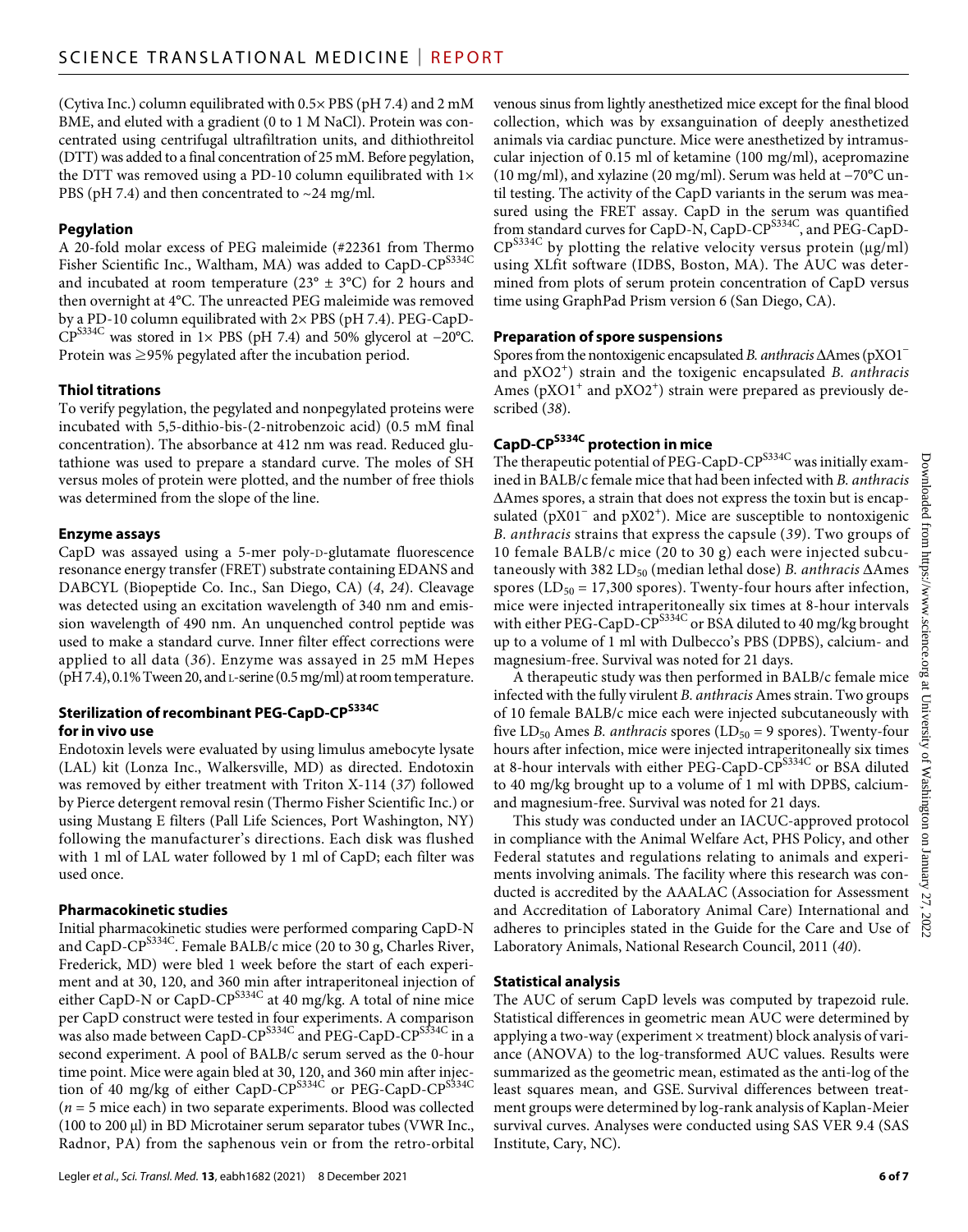#### **SUPPLEMENTARY MATERIALS**

[www.science.org/doi/10.1126/scitranslmed.abh1682](http://www.science.org/doi/10.1126/scitranslmed.abh1682) Fig. S1 Table S1 Data file S1

[View/request a protocol for this paper from](https://en.bio-protocol.org/cjrap.aspx?eid=10.1126/scitranslmed.abh1682) *Bio-protocol*.

#### **REFERENCES AND NOTES**

- 1. M. Sterne, Variation in *Bacillus anthracis*. *Onderstepoort J. Vet. Sci. Anim. Ind.* **8**, 271–349 (1937).
- 2. E. Meynell, G. G. Meynell, The roles of serum and carbon dioxide in capsule formation by *Bacillus anthracis*. *J. Gen. Microbiol.* **34**, 153–164 (1964).
- 3. O. Bail, Changes to bacteria inside the animal body. IX. Regarding the correlation between capsule formation, spore formation and infectiousness of the antrax bacillus. *Zentralbl Bakteriol.* **75**, 159–173 (1914).
- 4. S. Richter, V. J. Anderson, G. Garufi, L. Lu, J. M. Budzik, A. Joachimiak, C. He, O. Schneewind, D. Missiakas, Capsule anchoring in *Bacillus anthracis* occurs by a transpeptidation reaction that is inhibited by capsidin. *Mol. Microbiol.* **71**, 404–420 (2009).
- 5. H. Smith, J. Keppie, J. L. Stanley, The chemical basis of the virulence of *Bacillus anthracis*. I. Properties of bacteria grown in vivo and preparation of extracts. *Br. J. Exp. Pathol.* **34**, 477–485 (1953).
- 6. H. T. Zwartouw, H. Smith, Polyglutamic acid from *Bacillus anthracis* grown in vivo; structure and aggressin activity. *Biochem. J.* **63**, 437–442 (1956).
- 7. M. Drysdale, S. Heninger, J. Hutt, Y. Chen, C. R. Lyons, T. M. Koehler, Capsule synthesis by *Bacillus anthracis* is required for dissemination in murine inhalation anthrax. *EMBO J.* **24**, 221–227 (2005).
- 8. S. Mesnage, E. Tosi-Couture, P. Gounon, M. Mock, A. Fouet, The capsule and S-layer: Two independent and yet compatible macromolecular structures in *Bacillus anthracis*. *J. Bacteriol.* **180**, 52–58 (1998).
- 9. K. C. Ray, S. Mesnage, R. Washburn, M. Mock, A. Fouet, M. J. Blaser, Complement binding to *Bacillus anthracis* mutants lacking surface structures (Abstract 98th General Meeting of the American Society of Microbiology, Atlanta, GA, 1998).
- 10. S. Sharma, R. Bhatnagar, D. Gaur, *Bacillus anthracis* poly--D-glutamate capsule inhibits opsonic phagocytosis by impeding complement activation. *Front. Immunol.* **11**, 462 (2020).
- 11. C. Hyams, E. Camberlein, J. M. Cohen, K. Bax, J. S. Brown, The *Streptococcus pneumoniae* capsule inhibits complement activity and neutrophil phagocytosis by multiple mechanisms. *Infect. Immun.* **78**, 704–715 (2010).
- 12. T. M. Koehler, *Bacillus anthracis* physiology and genetics. *Mol. Aspects Med.* **30**, 386–396 (2009).
- 13. S. Makino, M. Watarai, H. I. Cheun, T. Shirahata, I. Uchida, Effect of the lower molecular capsule released from the cell surface of *Bacillus anthracis* on the pathogenesis of anthrax. *J. Infect. Dis.* **186**, 227–233 (2002).
- 14. A. M. Friedlander, J. D. Grabenstein, P. S. Brachman, Anthrax vaccines, in *Vaccines*, S. A. Plotkin, W. A. Orenstein, P. A. Offit, Eds. (Elsevier, ed. 7, 2018), pp. 134–148.
- 15. O. T. Avery, R. Dubos, The specific action of a bacterial enzyme on pneumococci oftype III. *Science* **72**, 151–152 (1930).
- 16. R. Dubos, O. T. Avery, Decomposition of the capsular polysaccharide of pneumococcus type III by a bacterial enzyme. *J. Exp. Med.* **54**, 51–71 (1931).
- 17. O. T. Avery, R. Dubos, The protective action of a specific enzyme against type III pneumococcus infection in mice. *J. Exp. Med.* **54**, 73–89 (1931).
- 18. K. Goodner, R. Dubos, O. T. Avery, The action of a specific enzyme upon the dermal infection of rabbits with type III pneumococcus. *J. Exp. Med.* **55**, 393–404 (1932).
- 19. T. Francis, E. E. Terrell, R. Dubos, O. T. Avery, Experimental type III pneumococcus pneumonia in monkeys: II. Treatment with an enzyme which decomposes the specific capsular polysaccharide of pneumococcus type III. *J. Exp. Med.* **59**, 641–667 (1934).
- 20. G. K. Hirst, The effect of a polysaccharide-splitting enzyme on streptococcal infection. *J. Exp. Med.* **73**, 493–506 (1941).
- 21. E. H. Kass, C. V. Seastone, The role of the mucoid polysaccharide (hyaluronic acid) in the virulence of group a hemolytic streptococci. *J. Exp. Med.* **79**, 319–330 (1944).
- 22. H. H. Gadebusch, Specific degradation of *Cryptococcus neoformans* 3723 capsular polysaccharide by a microbial enzyme. II. Biological activity of the enzyme. *J. Infect. Dis.* **107**, 402–405 (1960).
- 23. T. L. Lin, P. F. Hsieh, Y. T. Huang, W. C. Lee, Y. T. Tsai, P. A. Su, Y. J. Pan, C. R. Hsu, M. C. Wu, J. T. Wang, Isolation of a bacteriophage and its depolymerase specific for K1 capsule of *Klebsiella pneumoniae*: Implication in typing and treatment. *J. Infect. Dis.* **210**, 1734–1744 (2014).
- 24. X. Hu, P. M. Legler, I. Khavrutskii, A. Scorpio, J. R. Compton, K. L. Robertson, A. M. Friedlander, A. Wallqvist, Probing the donor and acceptor substrate specificity of the γ-glutamyl transpeptidase. *Biochemistry* **51**, 1199-1212 (2012).
- 25. I. V. Khavrutskii, P. M. Legler, A. M. Friedlander, A. Wallqvist, A reaction path study of the catalysis and inhibition of the *Bacillus anthracis* CapD  $\gamma$ -Glutamyl transpeptidase. *Biochemistry* **53**, 6954–6967 (2014).
- 26. A. Scorpio, D. J. Chabot, W. A. Day, D. K. O'Brien, N. J. Vietri, Y. Itoh, M. Mohamadzadeh, A. M. Friedlander, Poly-gamma-glutamate capsule-degrading enzyme treatment enhances phagocytosis and killing of encapsulated *Bacillus anthracis*. *Antimicrob. Agents Chemother.* **51**, 215–222 (2007).
- 27. A. Scorpio, S. A. Tobery, W. J. Ribot, A. M. Friedlander, Treatment of experimental anthrax with recombinant capsule depolymerase. *Antimicrob. Agents Chemother.* **52**, 1014–1020 (2008).
- 28. D. Negus, J. Vipond, G. J. Hatch, E. L. Rayner, P. W. Taylor, Parenteral administration of capsule depolymerase EnvD prevents lethal inhalation anthrax infection. *Antimicrob. Agents Chemother.* **59**, 7687–7692 (2015).
- 29. S. J. Wu, C. B. Eiben, J. H. Carra, I. Huang, D. Zong, P. Liu, C. T. Wu, J. Nivala, J. Dunbar, T. Huber, J. Senft, R. Schokman, M. D. Smith, J. H. Mills, A. M. Friedlander, D. Baker, J. B. Siegel, Improvement of a potential anthrax therapeutic by computational protein design. *J. Biol. Chem.* **286**, 32586–32592 (2011).
- 30. R. Wu, S. Richter, R. G. Zhang, V. J. Anderson, D. Missiakas, A. Joachimiak, Crystal structure of *Bacillus anthracis* transpeptidase enzyme CapD. *J. Biol. Chem.* **284**, 24406–24414 (2009).
- 31. C. Walsh, Molecular mechanisms that confer antibacterial drug resistance. *Nature* **406**, 775–781 (2000).
- 32. W. R. Strohl, Fusion proteins for half-life extension of biologics as a strategy to make biobetters. *BioDrugs Clin. Immunother. Biopharmaceut. Gene Ther.* **29**, 215–239 (2015).
- 33. C. Booth, H. B. Gaspar, Pegademase bovine (PEG-ADA) for the treatment of infants and children with severe combined immunodeficiency (SCID). *Biologics Targets Ther.* **3**, 349–358 (2009).
- 34. M. Swierczewska, K. C. Lee, S. Lee, What is the future of PEGylated therapies? *Expert Opin. Emerg. Drugs* **20**, 531–536 (2015).
- 35. T. M. Jelacic, D. J. Chabot, J. A. Bozue, S. A. Tobery, M. W. West, K. Moody, D. Yang, J. J. Oppenheim, A. M. Friedlander, Exposure to *Bacillus anthracis* capsule results in suppression of human monocyte-derived dendritic cells. *Infect. Immun.* **82**, 3405–3416 (2014).
- 36. Y. Liu, W. Kati, C. M. Chen, R. Tripathi, A. Molla, W. Kohlbrenner, Use of a fluorescence plate reader for measuring kinetic parameters with inner filter effect correction. *Anal. Biochem.* **267**, 331–335 (1999).
- 37. Y. Aida, M. J. Pabst, Removal of endotoxin from protein solutions by phase separation using Triton X-114. *J. Immunol. Methods* **132**, 191–195 (1990).
- 38. D. J. Chabot, A. Scorpio, S. A. Tobery, S. F. Little, S. L. Norris, A. M. Friedlander, Anthrax capsule vaccine protects against experimental infection. *Vaccine* **23**, 43–47 (2004).
- 39. S. L. Welkos, N. J. Vietri, P. H. Gibbs, Non-toxigenic derivatives of the Ames strain of Bacillus anthracis are fully virulent for mice: Role of plasmid pX02 and chromosome in strain-dependent virulence. *Microb. Pathog.* **14**, 381–388 (1993).
- 40. National Research Council (U.S.), Committee for the Update of the Guide for the Care and Use of Laboratory Animals, Institute for Laboratory Animal Research (U.S.), National Academies Press (U.S.), *Guide for the Care and Use of Laboratory Animals* (National Academies Press, ed. 8, 2011), pp. xxv, 220 p.

2022

CBCall14-AMD3-CBM-02-2-0021. The opinions expressed here are those of the authors and do not represent those of the U.S. Army, U.S. Navy, Department of Defense, or the U.S. government. The funding agencies had no role in study design, data collection, or interpretation. **Author contributions:** P.M.L. and A.M.F. designed and guided the study. P.M.L. and J.R.C. expressed and purified all CapD enzymes; designed, constructed, and characterized the pegylated CapD- CP<sup>S334C</sup>; and prepared enzymes for in vivo studies. S.F.L., J.H.C., and D.C. performed the pharmacokinetic study. S.F.L. and D.C. performed the in vivo efficacy studies. D.C. and D.P.F. carried out the statistical analyses. P.M.L., S.F.L., J.H.C., J.R.C., D.C., D.P.F., and A.M.F. performed data analysis. J.B.S. and D.B. provided reagents. J.S., R.S. and S.T. provided technical support. P.M.L., S.F.L., and A.M.F. wrote the paper with input from J.H.C. and D.P.F. and approval from all authors. **Competing interests:** P.M.L., J.R.C., and A.M.F. are inventors on patent application 63140455, Pegylated Capsule-Degrading Enzyme for the Treatment of Anthrax. The authors declare that they have no other competing interests. **Data and materials availability:** All data associated with this study are present in the paper or the Supplementary Materials. Materials belong to the U.S. government. The plasmid for CapD-CPS334C is available from A.M.F. under a material transfer agreement with the U.S. Army Medical Research Institute of Infectious Diseases.

Submitted 4 March 2021 Resubmitted 23 June 2021 Accepted 17 November 2021 Published 8 December 2021 10.1126/scitranslmed.abh1682